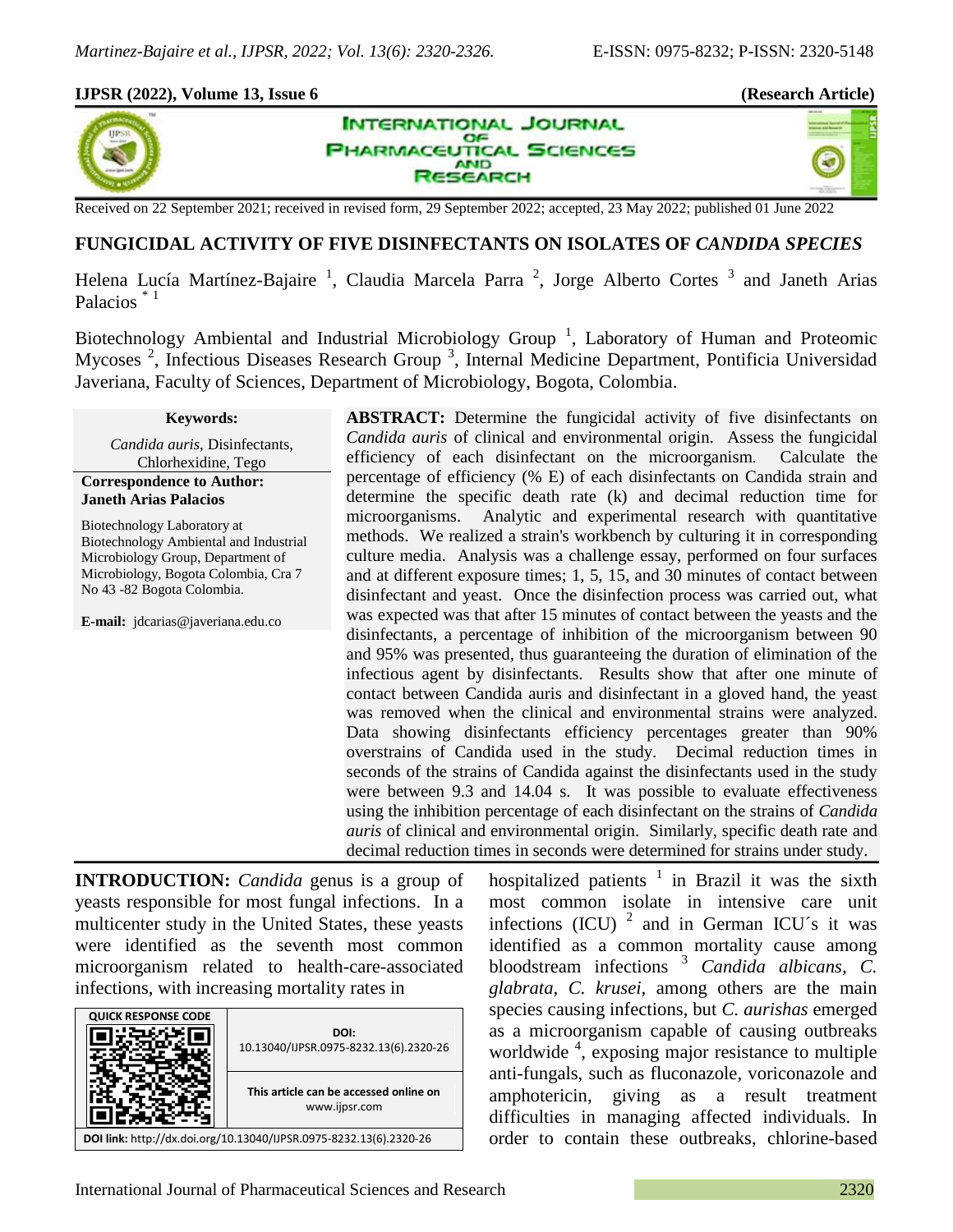products were proposed to disinfect areas or colonized patients with *C. auris*<sup>5</sup>. This study aimed to analyze the effect of chlorhexidine and four disinfectants currently used in hospitals and clinics to assess their anti-fungal activity and determine if

they effectively eliminate the *Candida* isolates, including *C. auris*.

**MATERIALS AND METHODS:** This research was analytic research with quantitative methods.

**Microorganisms:** The microorganisms analyzed were *Candida auris, Candida albicans,* and *Candida guillermondii*, preserved in Petri dishes with Saboraud medium at 5°C.

A microscopic identification was made using a Gram stain. Human Mycosis provided the microorganisms and Proteomics Laboratory at Pontificia Universidad Javeriana and the Laboratory of National Institute of Health located in Bogotá-Colombia. The *C. auris* isolate used identified during an outbreak in Valledupar  $(Colombia)$ <sup>6</sup>.

**Cell Bank:** Sabouraud broth was used. The broth was distributed in 4 flasks of 250 mL. Each includes 50 mL of a suspension of *Candida*in question. The flasks were left in a shaker for 24 hours to ensure the growth of the yeasts. Once the time had elapsed, the bank was made using Eppendorf tubes with 500 uL of medium and *Candida* strain and 500 uL of 85% glycerol. Each strain of *Candida* species used had a bank of 50 Eppendorf tubes that were frozen at -20 °C.

**Chlorhexidine and Disinfectants:** The commercial products used were those available in the Colombian market that comply with local regulations and included: 1. 4% chlorhexidine gluconate with cetrimide 1% (v/v) (CHG/CTR, Quirucidal®, Quirumédica, Colombia); 2. quaternary ammonium combinations: a commercial combination of 50% glutaraldehyde, 40% formic aldehyde and 40% glyoxal and didecyldimethylammonium chloride (GLUT 1, New Fagetriald ®, Fagesa Colombia) and a commercial combination with 50% glutaraldehyde and didecyldimethylammonium chloride (GLUT 2, New Desinfloor ®, Fagesa Colombia); 3. microbicidal surfactants in aqueous solution and alkalize alkanes with halogenated carboxylic acids (SURF, Tego ®, Quiminet Colombia) and 4. a chlorine-based surface disinfectant with 5.25% of sodium hypochlorite (Blanqueador Brilla King Natural® BNS. SA, Colombia).

## **Contamination Process:**

**Analysis of CHG / CTR Versus the 4 Strains of**  *Candida***:** To analyze the action of CHG/CTR against the strains of *Candida*, a gloved hand was immersed into a solution with a known count of each yeast in question(*Candida albicans* SC5314, *Candida guillermondii* H025, *Candida auris* of clinical origin and *Candida auris* of environmental origin). After 30 seconds, once the solution dried, the glove was exposed to the disinfectants. Counts were made in triplicate at 1,5, 15 and 30 minutes, to analyze the percentage of inhibition of the microorganism against the disinfectant.

**Analysis of GLUT1 and Chlorine against the 4 Strains of** *Candida***:** To analyze the action of GLUT 1 and the chlorine solution against the strains of *Candida*, different sections of a wall located in a laboratory at the Pontificia Universidad Javeriana in the Faculty of Basic Sciences, were exposed with a known count of each yeast in question (*Candida albicans* SC5314, *Candida guillermondii* H025, *Candida auris* of clinical origin and *Candida auris* of environmental origin). Cleaning was performed according to the manufacturer´s instructions. After the cleaning was executed, counts were made in triplicate at 1,5, 15, and 30 minutes to analyze the percentage of inhibition of the microorganism against GLUT 1 and the chlorine solution.

**Analysis of GLUT 2 against the 4 strains of**  *Candida***:** To analyze the action of GLUT 2 against the strains of *Candida*, a surface of a workbench located in a Laboratory of the Pontificia Universidad Javeriana in the Faculty of Basic Sciences, was exposed with a known count of each yeast in question.

(*Candida albicans*SC5314, *Candida guillermondii* H025, *Candida auris* of clinical origin and *Candida auris* of environmental origin). Cleaning was performed according to the manufacturer´s instructions. Counts were made in triplicate at 1, 5, 15 and 30 min, to analyze the percentage of inhibition of the microorganism against the disinfectant.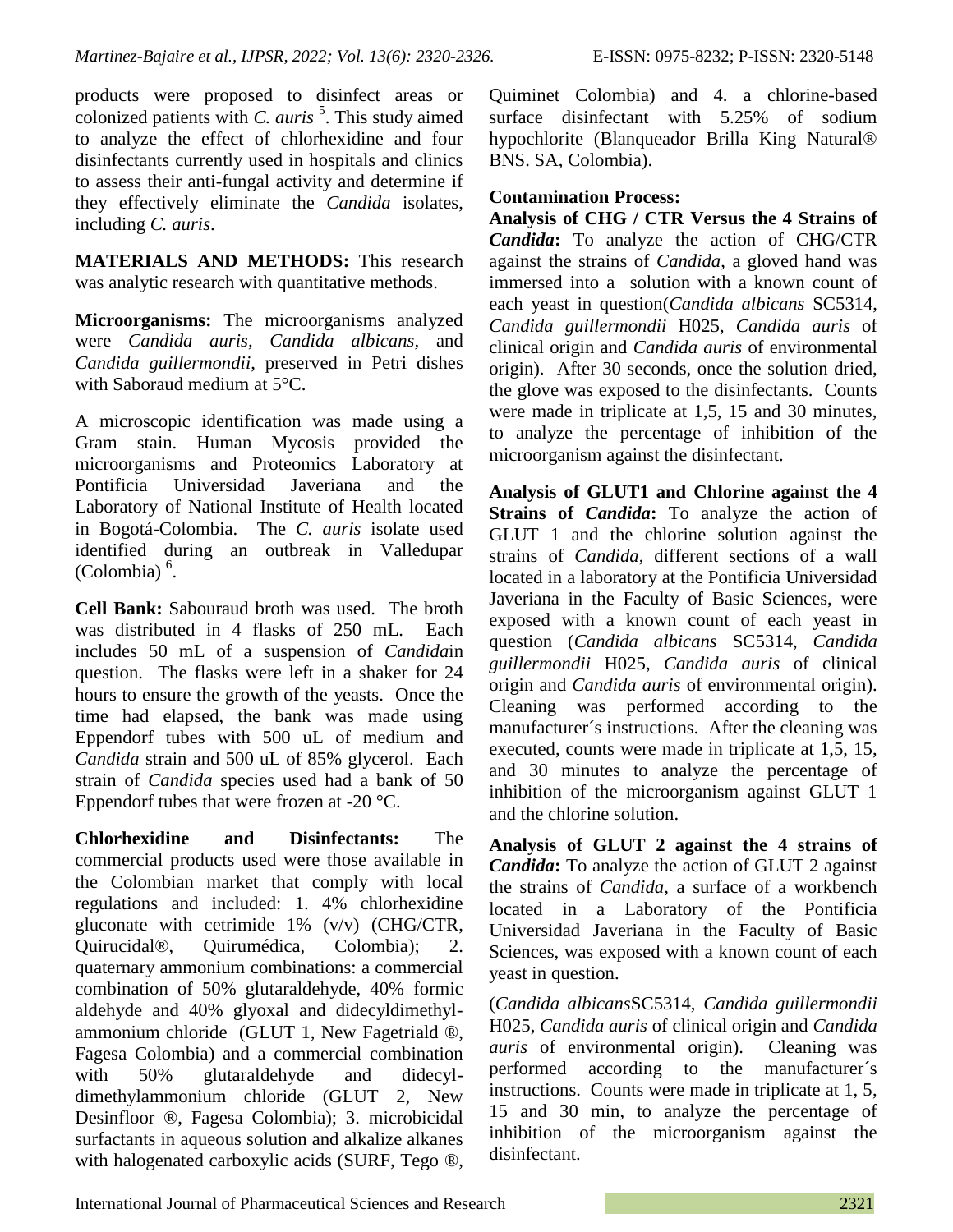**Analysis of SURF against the 4 Strains of**  *Candida***:** To analyze the action of SURF against the strains of *Candida*, a surface of a metalwork bench located in a Laboratory of the Pontificia Universidad Javeriana in the Faculty of Basic Sciences, was exposed with a known count of each yeast in question. (*Candida albicans* SC5314, *Candida guillermondii* H025, *Candida auris* of clinical origin and *Candida auris* of environmental origin). Cleaning was performed according to the manufacturer´s instructions. Counts were made in triplicate at 1, 5, 15 and 30 min to analyze the percentage of inhibition of the microorganism against the disinfectant.

**Calculation of Death Kinetics, Decimal Reduction time, and Inhibition Percentage:**  Death kinetics of microorganisms was established according to the following expression; where k is the specific death rate, corresponding to the slope of the line resulting from the graph ln (Nt) vs. time. A first-order kinetic equation is used, where N is the number of cells in colony-forming units per gram  $(CFU/g)$ . No is the initial number of cells, t time, and k is the velocity constant. The following expression is obtained:

$$
In (Nt / No) = -kt
$$

Where, **No** is the number of initial microorganisms, **Nt** is the number of surviving microorganisms at time t, **t** is the contact time between the disinfectant and the microorganism, and **k** is the specific death rate, calculated as stated before. The line obtained in a graph ln Nt vs. time can present some deviations from the linearity.

This can be attributed to several factors such as the specific speed of death does not remain constant, the concentration of the disinfectant might decrease over time or differences in temperature during the process. The decimal reduction time DRT indicates the time necessary to decrease in a logarithmic cycle, the quantity of microorganisms present in a test sample; this is determined by the following expression:

$$
DRT = 2.3 / k
$$

Where, **k** is the specific death rate. The formula expresses the percentage of inhibition:

$$
I = R1 - R2 / R1 \times 100
$$

Where, **R1 is the i**nitial count, R**2 is the f**inal count.

**RESULTS AND DISCUSSION:** Natural logarithm Counts of CFU/ml at the exposure times evaluated are shown in **Table 1**. The disinfectants used in the study show a significant result regarding the elimination of the microorganism within one minute of exposure. Solution C showed elimination of the strain in question within five minutes of exposure. **Table 2** shows the percentages of efficiency of the disinfectants over the strains in the study. CHG/CTR, SURF, and the chlorine-based disinfectant showed 100 % efficiency against the *Candida* strains. GLUT 1 showed a lower percentage of efficiency (42.86%) within five minutes of exposure. Percentages of inhibition of microorganisms as a result of the action of the disinfectants are showed in **Table 3**.



**FIG. 1: DEATH KINETICS OF THE MICROORGANISM** *VS.* **THE ACTION OF THE DISINFECTANT IN THE EXPOSURE TIMES EVALUATED. A SINGLE FIGURE IS SHOWN BECAUSE THE SAME BEHAVIOR WAS SEEN THROUGHOUT THE STUDY.** *Candida albicans* SC5314 *vs.* Solution B,  $y = -0.3931x + 4$ , 5858, R2 = 0.6.

International Journal of Pharmaceutical Sciences and Research 2322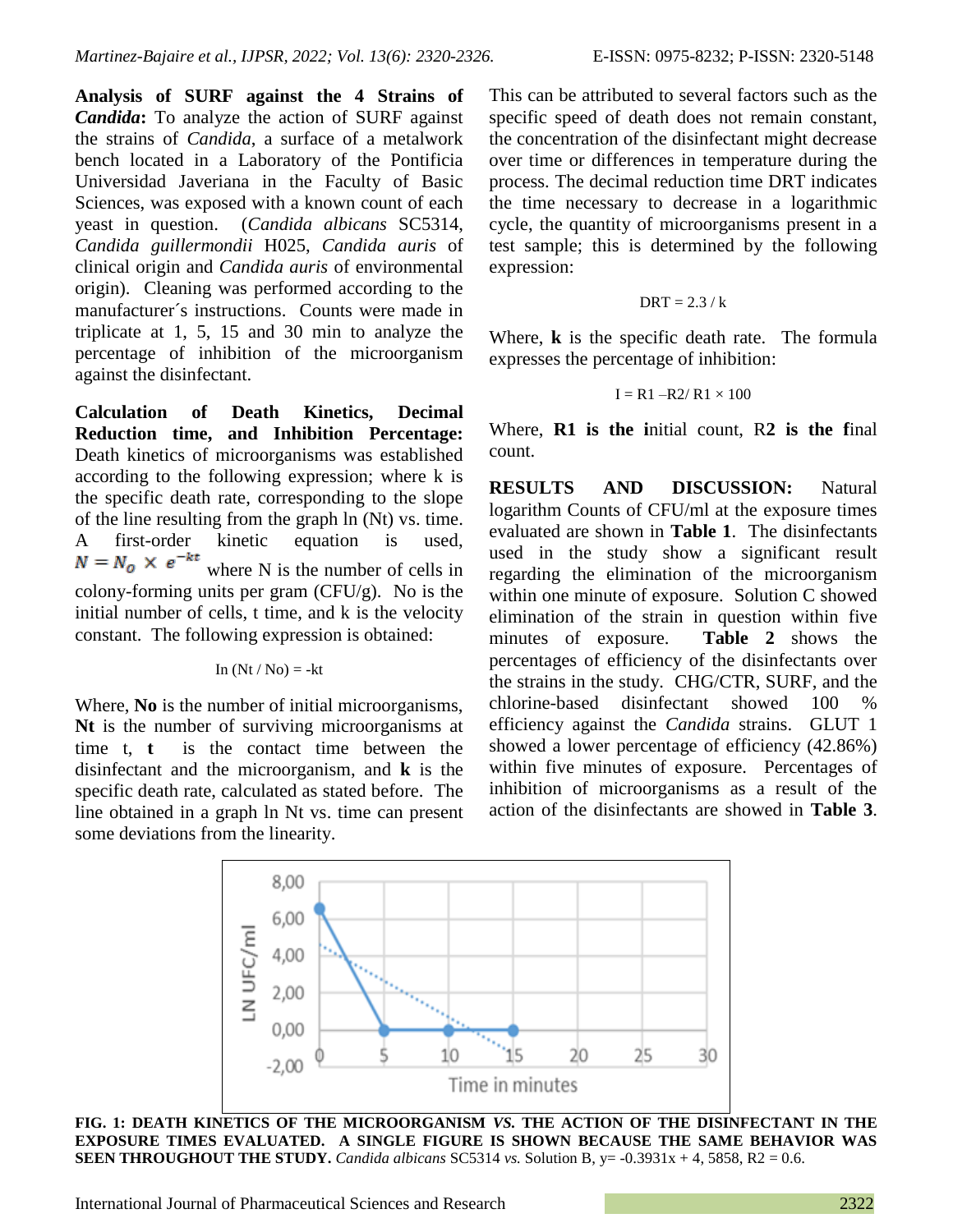

*CANDIDA AURIS* **AND CANDIDA** *AURIS*

#### **FIG. 2: DECIMAL REDUCTION TIMES IN SECONDS OF THE** *CANDIDA AURIS* **STRAINS USED IN THE STUDY AGAINST DISINFECTANTS ANALYZED**

#### **TABLE 1: DATA OF THE NATURAL LOGARITHM OF THE COUNTS IN CFU / ML AT THE EXPOSURE TIMES EVALUATED**

|                | <b>B CGH/CTR</b>            |          |          |          |          | <b>A Chlorine-based Solution</b> |                |              |          |                | C GLUT 1 Workbench |                |                |                |                | E GLUT 2 Workbench |          |                | <b>D SURF Wall</b> |                |       |          |                |                |                |
|----------------|-----------------------------|----------|----------|----------|----------|----------------------------------|----------------|--------------|----------|----------------|--------------------|----------------|----------------|----------------|----------------|--------------------|----------|----------------|--------------------|----------------|-------|----------|----------------|----------------|----------------|
|                | <b>Gloved hand</b>          |          |          |          |          | Wall                             |                |              |          |                |                    |                |                |                |                |                    |          |                |                    |                |       |          |                |                |                |
|                | Natural logarithm in CFU/mL |          |          |          |          |                                  |                |              |          |                |                    |                |                |                |                |                    |          |                |                    |                |       |          |                |                |                |
| Exposure       | $\mathbf{0}$                |          |          | 15       | 30       | $\mathbf{0}$                     |                | 5            | 15       | 30             |                    |                |                | 15             | 30             | $\bf{0}$           |          | 5              | 15                 | 30             | 0     |          |                | 15             | 30             |
| time (min)     |                             |          |          |          |          |                                  |                |              |          |                |                    |                |                |                |                |                    |          |                |                    |                |       |          |                |                |                |
| Candida        | 14.26                       | $\Omega$ | $\Omega$ | $\Omega$ | $\theta$ | 11,29                            | $\Omega$       | $\theta$     | $\theta$ | $\overline{0}$ | 13,24              | $\overline{0}$ | $\overline{0}$ | $\overline{0}$ | $\mathbf{0}$   | 13,79              | $\Omega$ | $\Omega$       | $\overline{0}$     | $\Omega$       | 12.95 | $\Omega$ | $\Omega$       | $\mathbf{0}$   | $\overline{0}$ |
| <i>auris</i> 1 |                             |          |          |          |          |                                  |                |              |          |                |                    |                |                |                |                |                    |          |                |                    |                |       |          |                |                |                |
| Candida        | 10,13                       | $\Omega$ | $\Omega$ | $\Omega$ | $\theta$ | 10,82                            | $\Omega$       | $\Omega$     | $\theta$ | $\overline{0}$ | 10,46              | $\overline{0}$ | 1.39           | $\overline{0}$ | $\mathbf{0}$   | 10,46              | $\Omega$ | $\Omega$       | $\overline{0}$     | $\theta$       | 10,31 | $\Omega$ | $\overline{0}$ | $\overline{0}$ | $\overline{0}$ |
| auris 2        |                             |          |          |          |          |                                  |                |              |          |                |                    |                |                |                |                |                    |          |                |                    |                |       |          |                |                |                |
| Candida        | 14.62                       | $\Omega$ | $\Omega$ | $\Omega$ | $\theta$ | 12,96                            | $\Omega$       | $\theta$     | $\theta$ | $\overline{0}$ | 13,20              | $\overline{0}$ | $\overline{0}$ | $\overline{0}$ | $\overline{0}$ | 13,45              | $\Omega$ | $\Omega$       | $\overline{0}$     | $\overline{0}$ | 12,78 | $\Omega$ | $\overline{0}$ | $\overline{0}$ | $\overline{0}$ |
| albicans       |                             |          |          |          |          |                                  |                |              |          |                |                    |                |                |                |                |                    |          |                |                    |                |       |          |                |                |                |
| Candida        | 15.21                       | 0        | $\Omega$ | $\Omega$ | $\theta$ | 14,00                            | $\overline{0}$ | $\mathbf{0}$ | $\theta$ | $\overline{0}$ | 14,07              | $\overline{0}$ | $\overline{0}$ | $\overline{0}$ | $\mathbf{0}$   | 13,49              | $\Omega$ | $\overline{0}$ | $\overline{0}$     | $\overline{0}$ | 14,13 | $\Omega$ | $\overline{0}$ | $\mathbf{0}$   | $\overline{0}$ |
| guillermon     |                             |          |          |          |          |                                  |                |              |          |                |                    |                |                |                |                |                    |          |                |                    |                |       |          |                |                |                |
| dii            |                             |          |          |          |          |                                  |                |              |          |                |                    |                |                |                |                |                    |          |                |                    |                |       |          |                |                |                |

### **TABLE 2: DATA SHOWING PERCENTAGES OF EFFICIENCY OF THE DISINFECTANTS OVER THE STRAINS OF CANDIDA USED IN THE STUDY**

| <b>CHG/CTR</b>        |     |     |     |     |     |     |     |     |      |       |     |     |      | <b>GLUT 2</b> |     |     | <b>SURF</b> |     |     |     |  |
|-----------------------|-----|-----|-----|-----|-----|-----|-----|-----|------|-------|-----|-----|------|---------------|-----|-----|-------------|-----|-----|-----|--|
| <b>Exposure</b>       |     |     | 15  | 30  |     | 5.  | 15  | 30  |      |       | 15  | 30  |      |               | 15  | 30  |             |     | 15  | 30  |  |
| time (min)            |     |     |     |     |     |     |     |     |      |       |     |     |      |               |     |     |             |     |     |     |  |
| <b>Microorganisms</b> |     |     |     |     |     |     |     |     |      |       |     |     |      |               |     |     |             |     |     |     |  |
| Candida               | 100 | 100 | 100 | 100 | 100 | 100 | 100 | 100 | 100  | 100   | 100 | 100 | 100  | 100           | 100 | 100 | 100         | 100 | 100 | 100 |  |
| albicans              |     |     |     |     |     |     |     |     |      |       |     |     |      |               |     |     |             |     |     |     |  |
| Candida               | 100 | 100 | 100 | 100 | 100 | 100 | 100 | 100 | 99.6 | 100   | 100 | 100 | 100  | 100           | 100 | 100 | 100         | 100 | 100 | 100 |  |
| guillermon-dii        |     |     |     |     |     |     |     |     |      |       |     |     |      |               |     |     |             |     |     |     |  |
| Candida auris         | 100 | 100 | 100 | 100 | 100 | 100 | 100 | 100 | 100  | 100   | 100 | 100 | 99,5 | 100           | 100 | 100 | 100         | 100 | 100 | 100 |  |
|                       |     |     |     |     |     |     |     |     |      |       |     |     |      |               |     |     |             |     |     |     |  |
| Candida auris         | 100 | 100 | 100 | 100 | 100 | 100 | 100 | 100 | 100  | 42.86 | 100 | 100 | 100  | 100           | 100 | 100 | 100         | 100 | 100 | 100 |  |
|                       |     |     |     |     |     |     |     |     |      |       |     |     |      |               |     |     |             |     |     |     |  |

Our germicidal study demonstrated that all the disinfectants used in the study had an efficacy of 100% against *Candida auris* clinical origin, at four times of exposure.

 $\overline{\phantom{a}}$ 

For *Candida auris* environmental origin, GLUT 1 exhibits the lower percentage of inhibition (42%) within 5 min. For *Candida auris* 2 solution C exhibits 42% of inhibition in 5 min. *Candida auris, Candida albicans* and *Candida Guillermondii* was susceptible in the first minute for the action of disinfectant solutions. Death kinetics of the microorganism *vs.* the action of the disinfectant in the exposure times evaluated is shown in **Fig. 1**.

The initial concentration of microorganisms decreases dramatically in the first five minutes of exposure to the disinfectant. **Table 4** and **Fig. 2** show the decimal reduction times (DRT) in seconds of the strains studied against the disinfectants.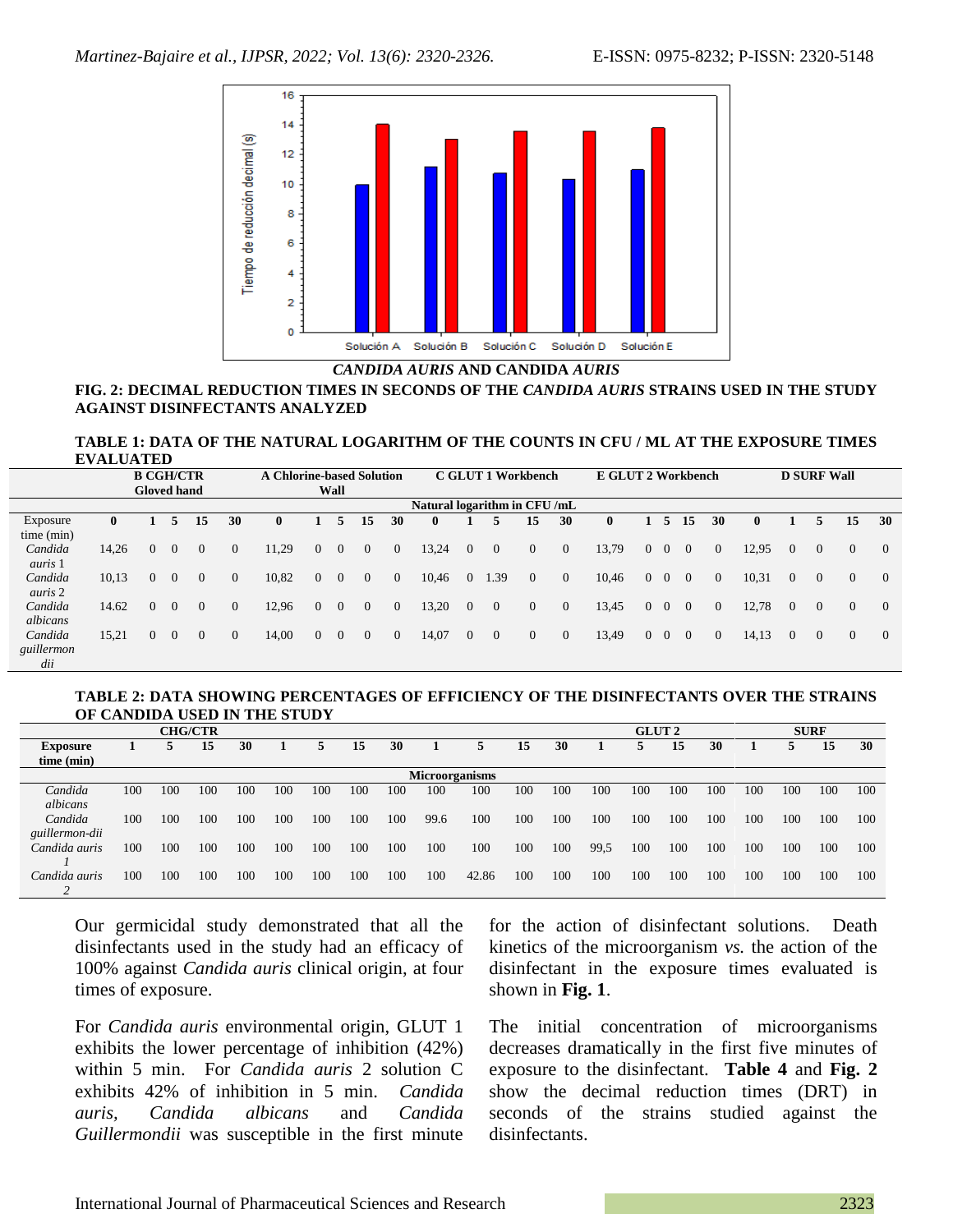**TABLE 3: DATA SHOWING PERCENTAGES OF INHIBITION OF MICROORGANISMS BECAUSE OF THE ACTION OF THE DISINFECTANTS USED IN THE STUDY**

|                       |     |     | <b>CHG/CTR</b> |     |     |     |     |     |      |       |     |     |      | <b>GLUT 2</b> |     |     | <b>SURF</b> |     |     |     |  |
|-----------------------|-----|-----|----------------|-----|-----|-----|-----|-----|------|-------|-----|-----|------|---------------|-----|-----|-------------|-----|-----|-----|--|
| <b>Exposure</b>       |     |     | 15             | 30  |     | 5   | 15  | 30  |      | 5.    | 15  | 30  |      | 5.            | 15  | 30  |             | 5   | 15  | 30  |  |
| time (min)            |     |     |                |     |     |     |     |     |      |       |     |     |      |               |     |     |             |     |     |     |  |
| <b>Microorganisms</b> |     |     |                |     |     |     |     |     |      |       |     |     |      |               |     |     |             |     |     |     |  |
| Candida               | 100 | 100 | 100            | 100 | 100 | 100 | 100 | 100 | 100  | 100   | 100 | 100 | 100  | 100           | 100 | 100 | 100         | 100 | 100 | 100 |  |
| albicans              |     |     |                |     |     |     |     |     |      |       |     |     |      |               |     |     |             |     |     |     |  |
| Candida               | 100 | 100 | 100            | 100 | 100 | 100 | 100 | 100 | 99.6 | 100   | 100 | 100 | 100  | 100           | 100 | 100 | 100         | 100 | 100 | 100 |  |
| guillermon-dii        |     |     |                |     |     |     |     |     |      |       |     |     |      |               |     |     |             |     |     |     |  |
| Candida auris         | 100 | 100 | 100            | 100 | 100 | 100 | 100 | 100 | 100  | 100   | 100 | 100 | 99.5 | 100           | 100 | 100 | 100         | 100 | 100 | 100 |  |
|                       |     |     |                |     |     |     |     |     |      |       |     |     |      |               |     |     |             |     |     |     |  |
| Candida auris         | 100 | 100 | 100            | 100 | 100 | 100 | 100 | 100 | 100  | 42.86 | 100 | 100 | 100  | 100           | 100 | 100 | 100         | 100 | 100 | 100 |  |
|                       |     |     |                |     |     |     |     |     |      |       |     |     |      |               |     |     |             |     |     |     |  |

**TABLE 4: DATA SHOWING DECIMAL REDUCTION TIMES IN SECONDS OF THE STRAINS OF CANDIDA AGAINST THE DISINFECTANTS USED IN THE STUDY**

| <b>CHG/CTR</b>             |                                |  |    |    |  |  |        |    |        |    |        |    |  |    | <b>GLUT 2</b> |    | <b>SURF</b> |  |        |    |
|----------------------------|--------------------------------|--|----|----|--|--|--------|----|--------|----|--------|----|--|----|---------------|----|-------------|--|--------|----|
| <b>Exposure time (min)</b> |                                |  | 15 | 30 |  |  | 15     | 30 |        | 5. | 15     | 30 |  | C. | 15            | 30 |             |  | 15     | 30 |
| <b>Microorganisms</b>      | <b>Decimal reduction times</b> |  |    |    |  |  |        |    |        |    |        |    |  |    |               |    |             |  |        |    |
| Candida auris 1            | 9.973                          |  |    |    |  |  | 11.155 |    |        |    | 10.743 |    |  |    | 10,314        |    |             |  | 10,983 |    |
| Candida auris 2            | 14,041                         |  |    |    |  |  | 13.142 |    | 13,601 |    |        |    |  |    | 13,601        |    | 13,797      |  |        |    |
| Candida albicans           | 9.729                          |  |    |    |  |  | 10.973 |    |        |    | 10,778 |    |  |    | 10,574        |    |             |  | 11,127 |    |
| Candida guillermondii      | 9,353                          |  |    |    |  |  | 10.159 |    |        |    | 10,109 |    |  |    | 10,546        |    |             |  | 10,065 |    |

The highest DRT was between *Candida auris* environmental origin and CHG/CTR. *Candida auris* Clinical origin has the lowest decimal reduction time, so is a most sensitive strain in this study. Solution A has the best reduction time. In *Candida auris* 2 the average was around 13.6s. Using disinfection solutions, there was a complete elimination of the controls used in the study, *Candida albicans* SC5314 and *Candida guillermondii* H025 after 1 minute of action of the disinfectant in gloved hand, wall and workbench. Our results show an important effect of chlorhexidine in combination with cetrimide and some of the conventional disinfectants over clinical isolates of *Candida spp.,* including two isolates of *C. auris,* identified during an outbreak in Colombia 6 .

This study used two controls of the genus, *C. albicans* SC5314 and *Candida guillermondii* H025, due to the ability to form biofilms<sup>7</sup> and the specie in question, *Candida auris*, multi-resistant emergent yeast that represents a major risk to the public health <sup>8</sup>. These two isolates were chosen due to the uncertainty related to the effect of this kind of product over such specie. The current recommendation is the use of an Environmental Protection Agency (EPA)-registered hospital-grade disinfectant effective against *Clostridium difficile* spores, the majority of which correspond to chlorine solutions <sup>9</sup> . In order to guarantee a correct elimination and prevent dissemination throughout the hospital surfaces and areas, and to prevent patient colonization and infection with the infectious agent, it´s demanding to exercise correct antisepsis and disinfection. Analyzing disinfection and survival of *Candida* on surfaces, a study made by<sup>10</sup>, determined how *Candida auris* and other *Candida* species are prone to develop on surfaces, especially when they are moist, creating a potential source of transmission of the microorganism. In their study, quaternary ammonium compounds, acetic acid, and ethyl alcohol 29% were unable to eliminate a considerable amount of *Candida* in the study. In another study conducted by  $11$ , chlorhexidine gluconate was used at different concentrations to control outbreaks of *Candida auris* in hospitals and clinics.

The authors analyzed that exposure times less than two minutes and concentrations below 2% of chlorhexidine gluconate were not enough to eliminate *Candida auris*. In our study, a commercial combination of chlorhexidine 4% plus ceramide 1% was successful to eliminate the isolates in the hand glove model with effectiveness of 100%. A commonly used strategy is to combine the action of chlorhexidine with isopropyl alcohol, to guarantee antisepsis of skin and hands. A study demonstrated that levels of *Candida auris* decrease compared to the initial population of the yeast when exposed to chlorhexidine in combination with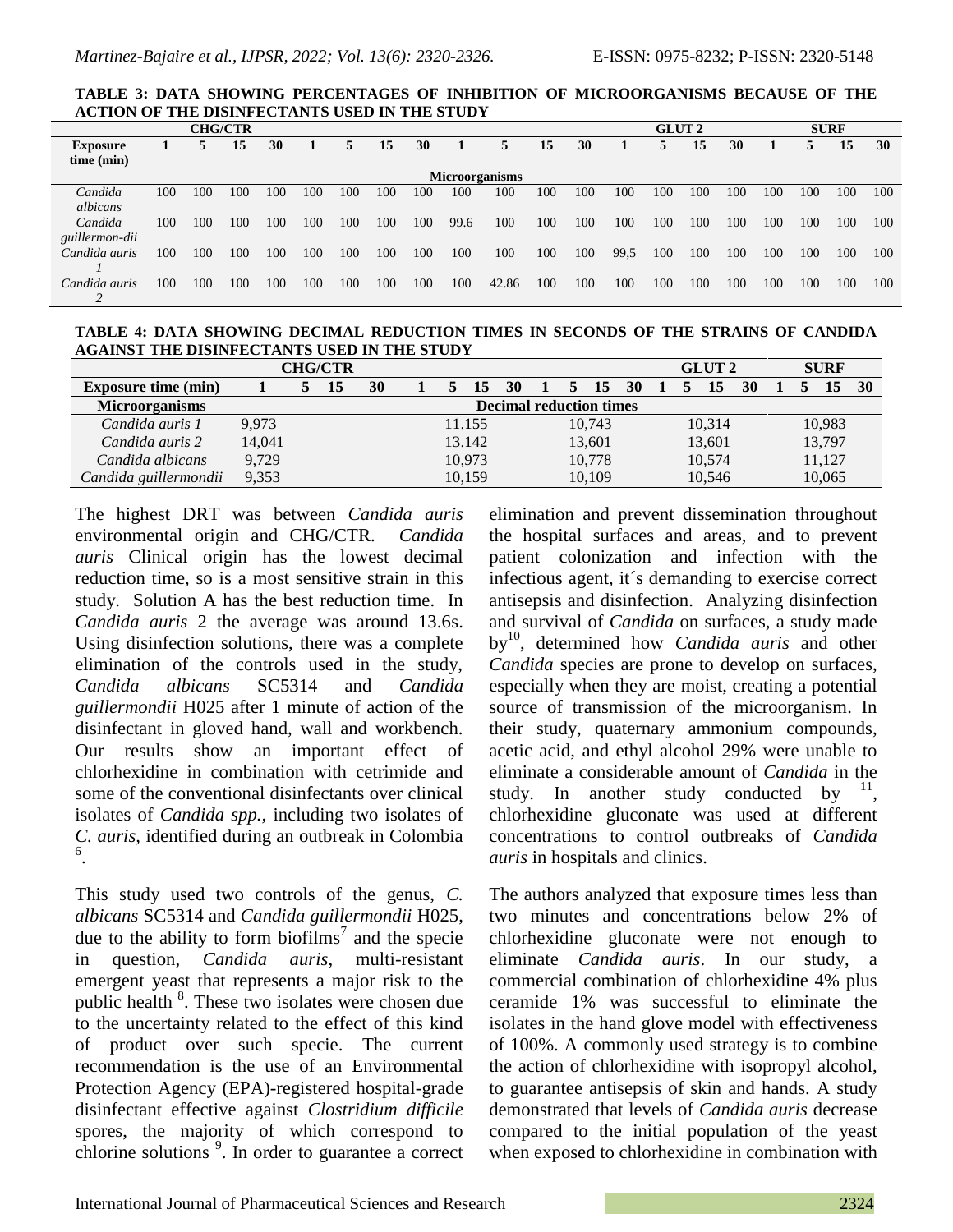isopropyl alcohol, while the use of chlorhexidine alone at 2% was not able to eradicate *C. albicans*. This study and others also showed the effectiveness of 10% povidone-iodine in reducing the number of colonies of *Candida* strains. In our case, the tested product included chlorhexidine at 4% in combination with cetrimide, and the observed effect was a clear reduction in the number of colonies. Worth noting, that several studies have shown that *Candida auris* strains have the ability to form large aggregation of cells, protecting the yeast against the action of chemical disinfectants; the reason that can be attributed to the difficult elimination of the microorganism on surfaces.

A study conducted by  $12$ , analyses the role of the extracellular matrix of Candida species in biofilm formation leading to drug resistance and difficult elimination of the microorganism on surfaces. A polysaccharide complex of mannan-glucan is found in most *Candida* species. This, combined with an abundance of efflux pump transcript and an interestingly high expression of glucan modifying genes, could be considered signature components in antifungal sequestration and drug resistance biofilm in *Candida auris.* To analyze the effectiveness of the disinfectants in the study correctly, several factors need to be taken into consideration. According to  $^{13}$ , wet contact time directly affects antimicrobial efficacy. When analyzing *Candida auris*, it is demanding to guarantee continuous wetness during microbial efficacy testing. The EPA requires this method when the analysis involves either *Candida auris* or *Clostridium difficile.*

The action of quaternary ammonium compounds has been questioned. In the study by  $10$  Candum *et al*, these products could not reach the same level of activity compared with others. Since, there are different combinations, it is difficult to ascertain if this is a class effect, a difference in the concentrations and products tested, or even technical differences among studies performed. In a study conducted by  $14$ ,  $15$  the action of quaternary ammonium with potential use in dental care was tested against the genus *Candida*. Minimal inhibitory concentrations (MIC) and minimal fungicidal concentrations were found in a range that is possible to be reached in clinical or environmental scenarios.

In another study conducted by  $\frac{16}{16}$ , quaternary ammoniums were tested against *Candida albicans*  in combinations with products used for the care of contact lenses. This study showed a limited effect on fungal cells, showing the need for doing different tests against these products in the different settings in which they are intended to be used. A study conducted by  $17, 18$  analyzed the action of glutaraldehyde in combination with quaternary ammonium against strains of *C. albicans*. Glutaraldehyde acts by distorting the membrane, affecting its integrity and function, and preventing the formation of biofilms, which are important in the process of colonization and surface infection, as mentioned before. Since, there are different combinations commercially available, before its use, at least for the disinfection of surfaces potentially containing *Candida* isolates, a formal test should be done to prove their effectiveness. Carboxylic acid is a chemical agent used for the elimination of Gram-positive and Gram-negative bacteria including *Salmonella sp, Campylobacter sp, Listeria sp* and yeasts. In a study carried out by Hai-Nam *et al* it was found that carboxylic acid affects the lipid matrix of the cells, facilitating the entry of the chemical agent into the microorganism  $19, 20$ . In our study, a combination of products including carboxilic acids showed complete elimination of the *Candida* isolates in the tests done. The main limitation for our work is that the individual agents were not tested against the *Candida* isolates, and no conclusion can be drawn from each individual agent.

In conclusion, the present work evaluates the effects of some disinfectant products and chlohexidine in *Candida* isolates over organic free surfaces, providing evidence of the effects of such combination products over isolates of from clinical and environmental samples of *C. auris.* Further experiments are required to establish firm recommendations, but our results suggest that other products different from chlorine derivate might be useful in environmental cleaning and clinical antisepsis.

**ACKNOWLEDGEMENT:** We thank the staff members of the Sciences Faculty at Pontificia Universidad Javeriana for their contributions to this investigation.